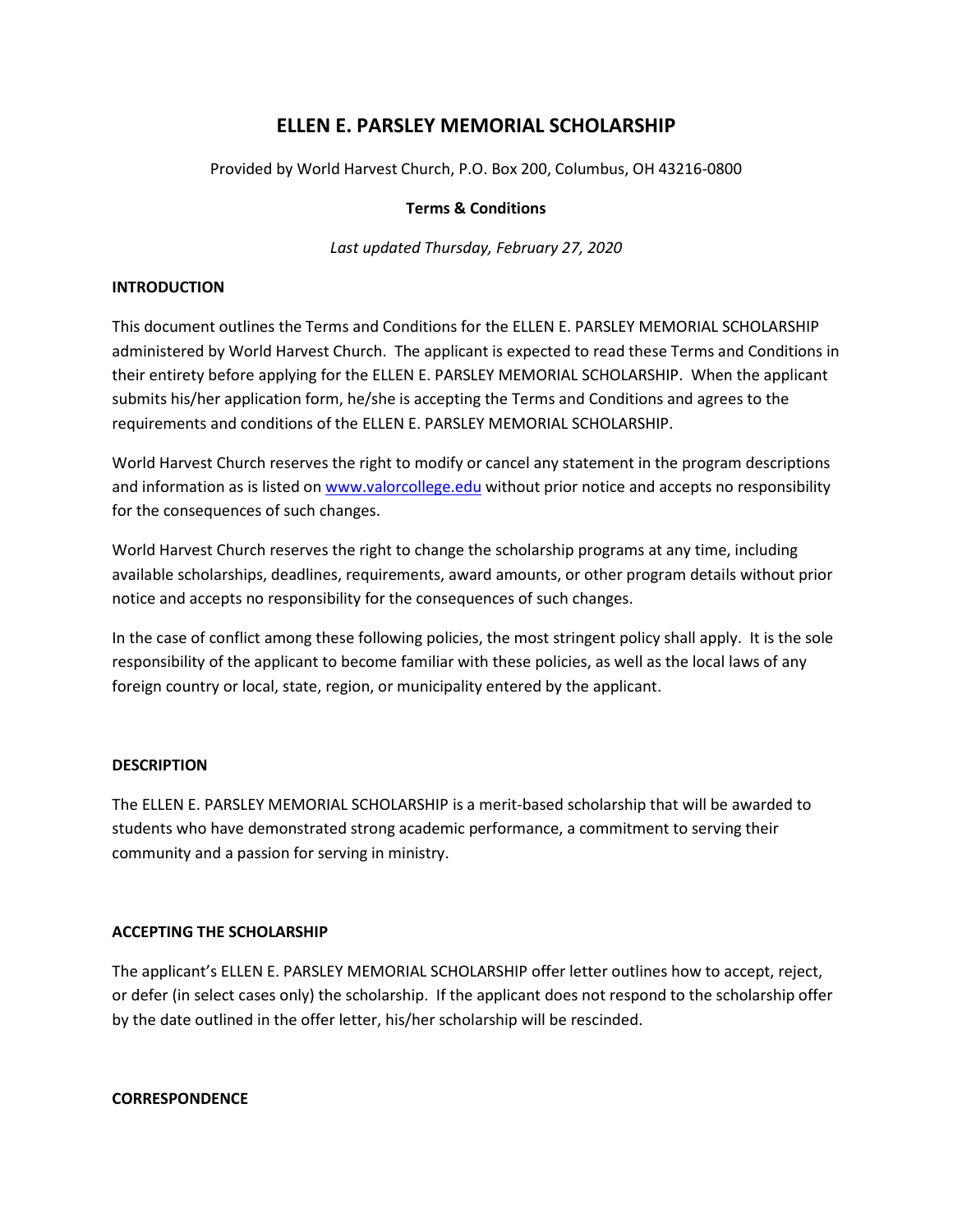All hardcopy correspondence during the application process will be sent to the permanent mailing address listed on the applicant's scholarship application. Applicants must provide the correct address and inform Valor Christian College of any subsequent changes in name or address details by submitting the information via email to [info@valorcollege.edu.](mailto:info@valorcollege.edu)

Scholarship winners and drawing winners will be contacted by FedEx or U.S. Mail, or by phone or e-mail within six weeks of the scholarship application deadlines. If winners do not reply by the date specified in the FedEx or U.S. Mail package, or by e-mail or by phone as outlined in those communications, Valor Christian College reserves the right not to award the scholarship to the winner, and to award the scholarship to another applicant or to redistribute the scholarship award dollars as it sees fit.

# **DISBURSEMENT OF FUNDS**

The scholarship proceeds will be remitted directly to Valor Christian College to be applied to the recipient's Valor Tuition Account, in an amount **not to exceed one-hundred percent (100%) of the applicant's first two year's final net tuition charges**, once all conditions, criteria, and requirements are confirmed to have been met satisfactorily.

#### **CONDITIONS AND CRITERIA**

- 1. In order to apply, the applicant must be over the age of 16 by the time that he/she would receive the scholarship award.
- 2. The applicant must have plans to learn/study, intern or volunteer at Valor Christian College via the on-campus or online program.
- 3. Applicants are eligible to receive the ELLEN E. PARSLEY MEMORIAL SCHOLARSHIP once.
- 4. Applicants must apply using their real name.
- 5. Applicants must provide their real mailing address.
- 6. Applicants must provide their real phone number, where requested.
- 7. Applicants must provide their real email address, where requested.
- 8. Applicants must not be a current or former student of Valor Christian College as of the submission of their ELLEN E. PARSLEY MEMORIAL SCHOLARSHIP application/entry.
- 9. Scholarship is only valid for the Spring and Fall semesters.
- 10. The ELLEN E. PARSLEY MEMORIAL SCHOLARSHIP Committee reserves the right to confirm any detail or plans of any ELLEN E. PARSLEY MEMORIAL SCHOLARSHIP recipient as described on the application form.
- 11. Scholarship recipients will be required to submit a current photo and submit a publicity release granting Valor Christian College permission to use their name and photo likeness for any marketing, promotional, or informational websites, listings, or communications.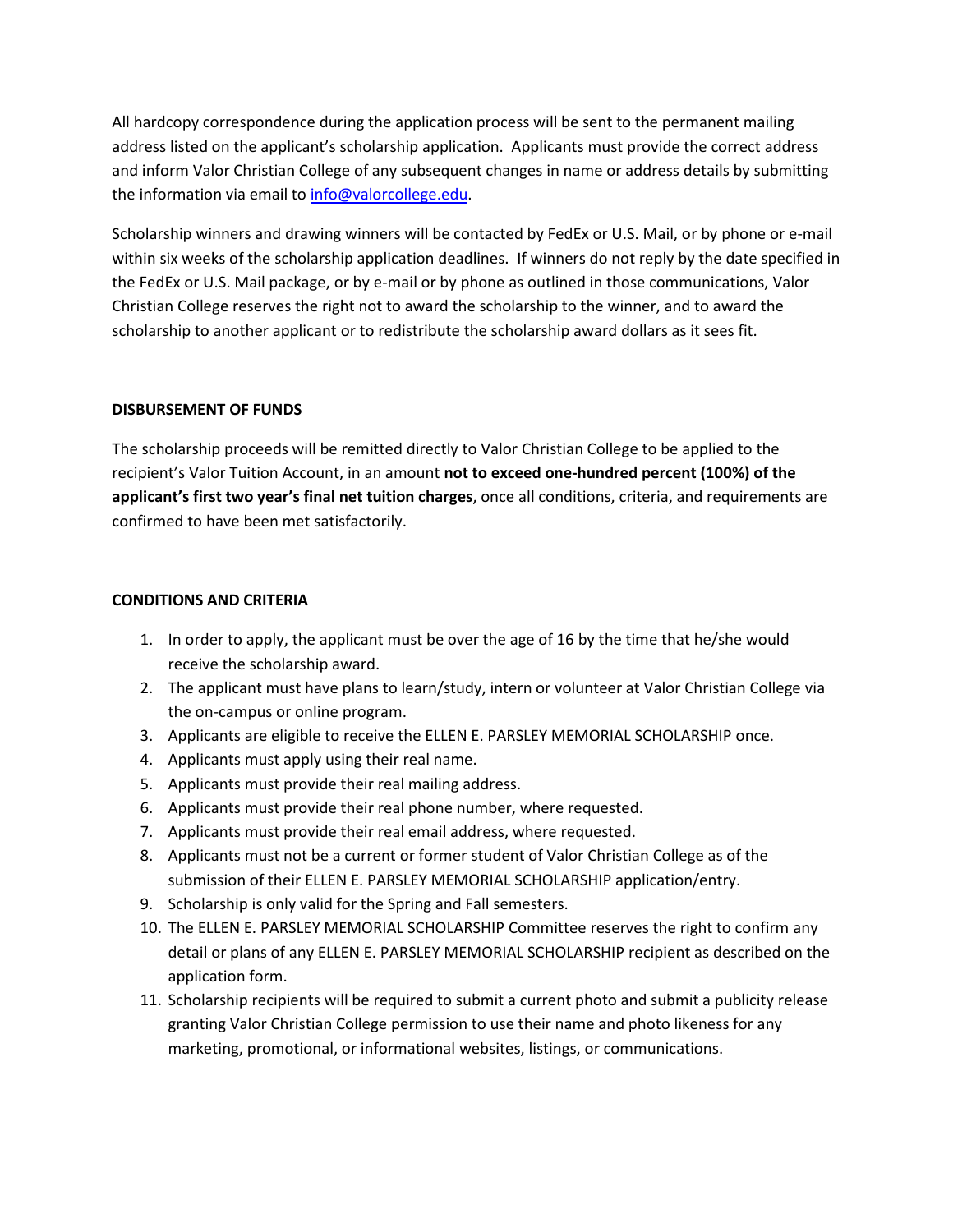- 12. In order to ensure a fair and equitable selection process, Valor Christian College and/or its designated third-party scholarship-selection service have sole discretion in selecting scholarship recipients.
- 13. The total amount of aid received from federal, state, institutional and other sources may not exceed the Valor Christian College established cost of tuition or attendance. Therefore, scholarship award amounts may be subject to reduction.
- 14. Unless explicit permission is granted in-writing, the ELLEN E. PARSLEY MEMORIAL SCHOLARSHIP cannot be received, awarded, or utilized by any applicant in combination with any other scholarship offered by World Harvest Church, including but not limited to the World Changer Scholarship, City Harvest Network Scholarship, Valor Music Scholarship, etc.
- 15. Applicants who are not awarded the ELLEN E. PARSLEY MEMORIAL SCHOLARSHIP will be considered for a World Changer Scholarship.

# **REQUIREMENTS FOR SCHOLARSHIP WINNERS**

- 1. Return a completed scholarship acceptance form by the given deadline. The ELLEN E. PARSLEY MEMORIAL SCHOLARSHIP Committee at Valor Christian College reserves the right to withdraw the offer of a scholarship if it is not accepted by the given deadline.
- 2. Meet any conditions attached to their offer, whether academic or otherwise.
- 3. Thoroughly complete the application process of Valor Christian College, and upon acceptance, enroll and attend Valor Christian College **by the Fall 2020 semester, which begins August 2018**, as a "full-time" student as defined by Valor Christian College.
- 4. Seek permissions and obtain consent from Valor Christian College before making any changes to applicant's program of study. Note that approval is not guaranteed. Where changes are made without prior approval, Valor Christian College reserves the right to withdraw the scholarship and recipients may be required to repay the scholarship in full.
- 5. Inform Valor Christian College of any other scholarship/sponsorship currently held, or awarded at a later date. The ELLEN E. PARSLEY MEMORIAL SCHOLARSHIP may be adjusted or withdrawn if other sources of funding have been awarded and is not available as a cash alternative.
- 6. As a representative of Valor Christian College, recipients are required to pay all outstanding tuition fees to Valor Christian College by their deadlines as detailed by the published Tuition Fees catalog. Non-payment of fees may result in the scholarship award being withdrawn and full fees being charged to the student.
- 7. Repay the scholarship amount, pro-rata, if they withdraw from enrollment before the completion of the school-year in which the award was applied.

# **REQUIREMENTS TO MAINTAIN THE SCHOLARSHIP**

1. Students must demonstrate strong academic performance each semester, with a 3.0 GPA at Valor Christian College.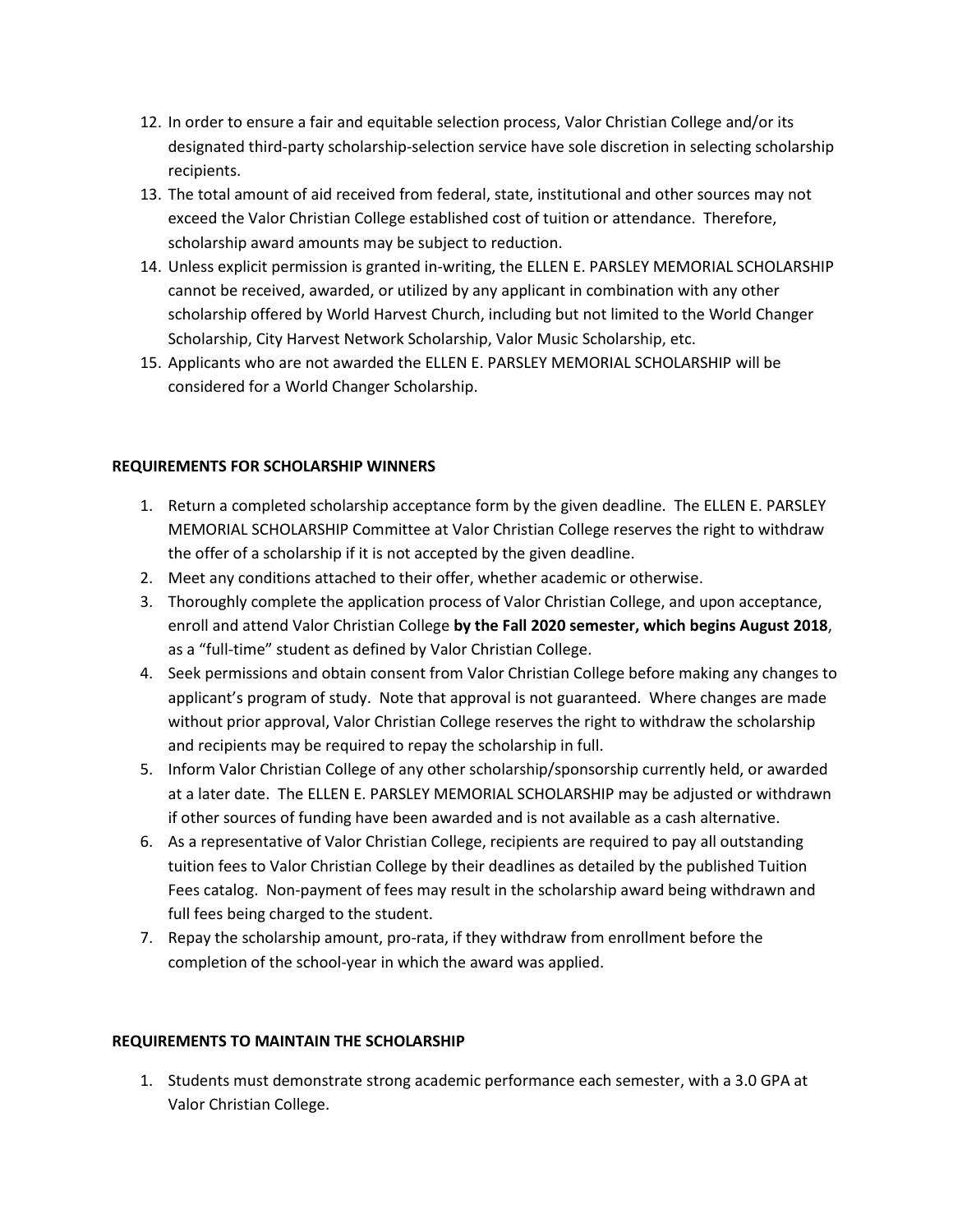- 2. Students must continue to demonstrate a strong commitment to community engagement.
- 3. Students must keep a strong record of serving in ministry.

# **DEADLINE AND SELECTION**

Selections from among the applicants/entrants will be evaluated and chosen by the ELLEN E. PARSLEY MEMORIAL SCHOLARSHIP Committee as outlined by Valor Christian College. Applications will be considered eligible if they meet all the conditions and requirements, and will be accepted **beginning February 1, 2020 through March 1, 2020**.

# **GROUNDS FOR TERMINATION**

- 1. Valor Christian College is not responsible for canceled programs, canceled flights, or any other instance in which the recipient's intended travel does not or cannot take place. Valor Christian College reserves the right to revoke the scholarship in the case that the recipient does not thoroughly complete the application process, become accepted by Valor Christian College, and enroll and attend Valor Christian College **by the Fall 2020 semester**.
- 2. All awardees are expected to follow standards of conduct while representing Valor Christian College as a scholarship recipient. Failure to do so may result in the revocation of the scholarship.
- 3. Recipients who do not follow the above Conditions and Criteria may have their scholarship revoked.
- 4. Termination may result in the applicant repaying the full scholarship award to Valor Christian College.

# **GRIEVANCES AND APPEALS**

Applicants may lodge complaints about academic and/or administrative matters to the ELLEN E. PARSLEY MEMORIAL SCHOLARSHIP Committee by emailing [info@valorcollege.edu.](mailto:info@valorcollege.edu)

# **PRIVACY**

Applying for the ELLEN E. PARSLEY MEMORIAL SCHOLARSHIP gives Valor Christian College the right to share all information about the applicant as provided on the application form or known by Valor Christian College internally or with a designated third-party scholarship selection service, for the purpose of fulfilling on the scholarship offer or aiding in the beginning of their studies at Valor Christian College.